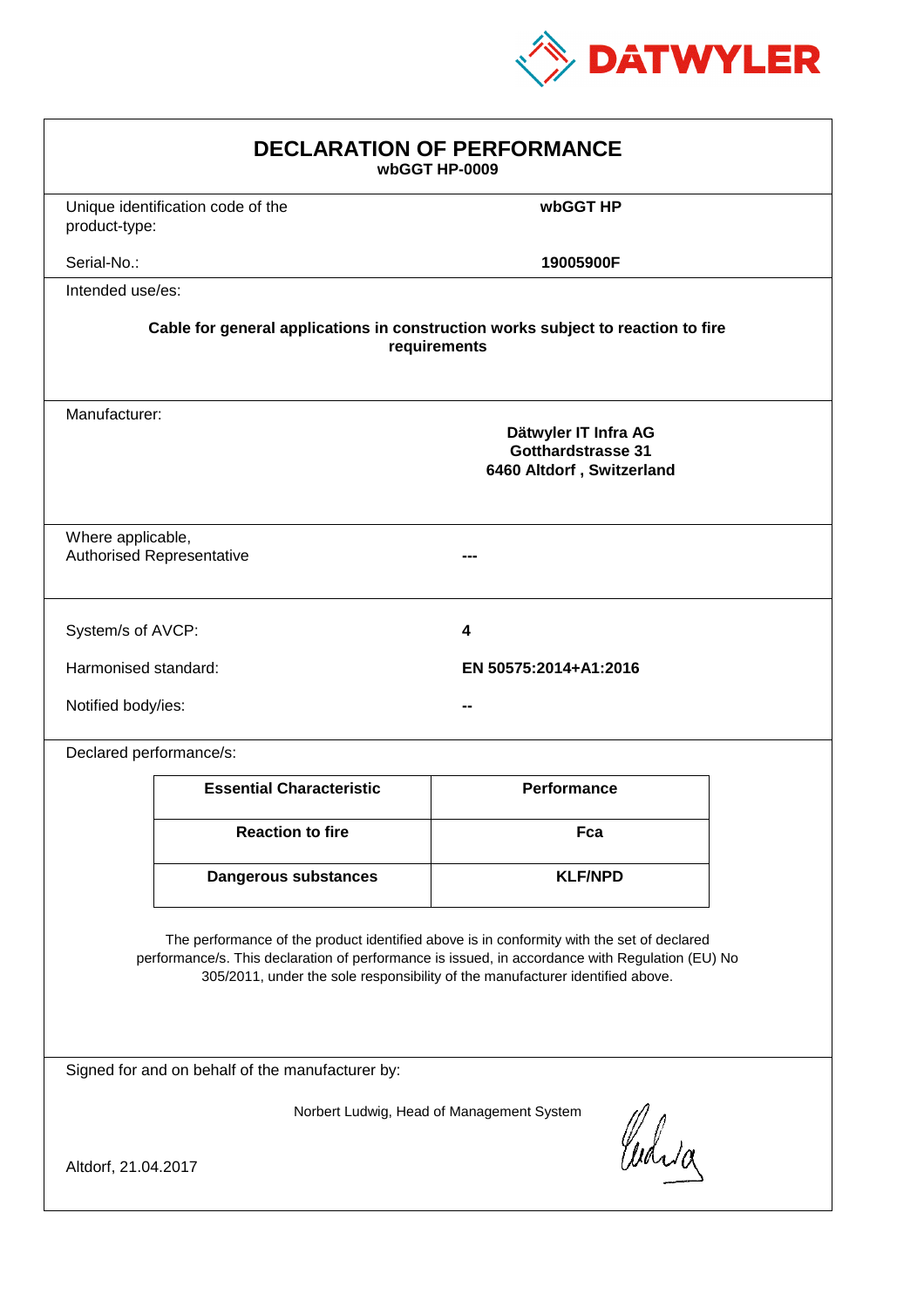

| LEISTUNGSERKLÄRUNG<br>wbGGT HP-0009                                                                                                                                                                                                                        |                                                                        |                                                                                |  |  |
|------------------------------------------------------------------------------------------------------------------------------------------------------------------------------------------------------------------------------------------------------------|------------------------------------------------------------------------|--------------------------------------------------------------------------------|--|--|
|                                                                                                                                                                                                                                                            | Eindeutiger Kenncode des Produkttyps:                                  | wbGGT HP                                                                       |  |  |
| Serien-Nr.:                                                                                                                                                                                                                                                |                                                                        | 19005900F                                                                      |  |  |
| Verwendungszweck(e):                                                                                                                                                                                                                                       |                                                                        |                                                                                |  |  |
|                                                                                                                                                                                                                                                            | Kabel/Leitung für allgemeine Anwendungen in Bauwerken in Bezug auf die | Anforderungen an das Brandverhalten                                            |  |  |
| Hersteller:                                                                                                                                                                                                                                                |                                                                        | Dätwyler IT Infra AG<br><b>Gotthardstrasse 31</b><br>6460 Altdorf, Switzerland |  |  |
|                                                                                                                                                                                                                                                            | Wo anwendbar, Bevollmächtigter:                                        |                                                                                |  |  |
| Leistungsbeständigkeit:                                                                                                                                                                                                                                    | System(e) zur Bewertung und Überprüfung der                            | 4                                                                              |  |  |
|                                                                                                                                                                                                                                                            | Harmonisierte Norm:<br>EN 50575:2014+A1:2016                           |                                                                                |  |  |
|                                                                                                                                                                                                                                                            | Notifizierte Stelle(n):                                                |                                                                                |  |  |
| Erklärte Leistung(en):                                                                                                                                                                                                                                     |                                                                        |                                                                                |  |  |
|                                                                                                                                                                                                                                                            | <b>Wesentliche Merkmale</b>                                            | Leistung                                                                       |  |  |
|                                                                                                                                                                                                                                                            | <b>Brandverhalten</b>                                                  | Fca                                                                            |  |  |
|                                                                                                                                                                                                                                                            | Gefährliche Stoffe                                                     | <b>KLF/NPD</b>                                                                 |  |  |
| Die Leistung des vorstehenden Produkts entspricht der erklärten Leistung/den erklärten<br>Leistungen. Für die Erstellung der Leistungserklärung im Einklang mit der Verordnung (EU) Nr.<br>305/2011 ist allein der obengenannte Hersteller verantwortlich. |                                                                        |                                                                                |  |  |
| Unterzeichnet für den Hersteller und im Namen des Herstellers von:                                                                                                                                                                                         |                                                                        |                                                                                |  |  |
| Norbert Ludwig, Head of Management System<br>Curia                                                                                                                                                                                                         |                                                                        |                                                                                |  |  |
| Altdorf, 21.04.2017                                                                                                                                                                                                                                        |                                                                        |                                                                                |  |  |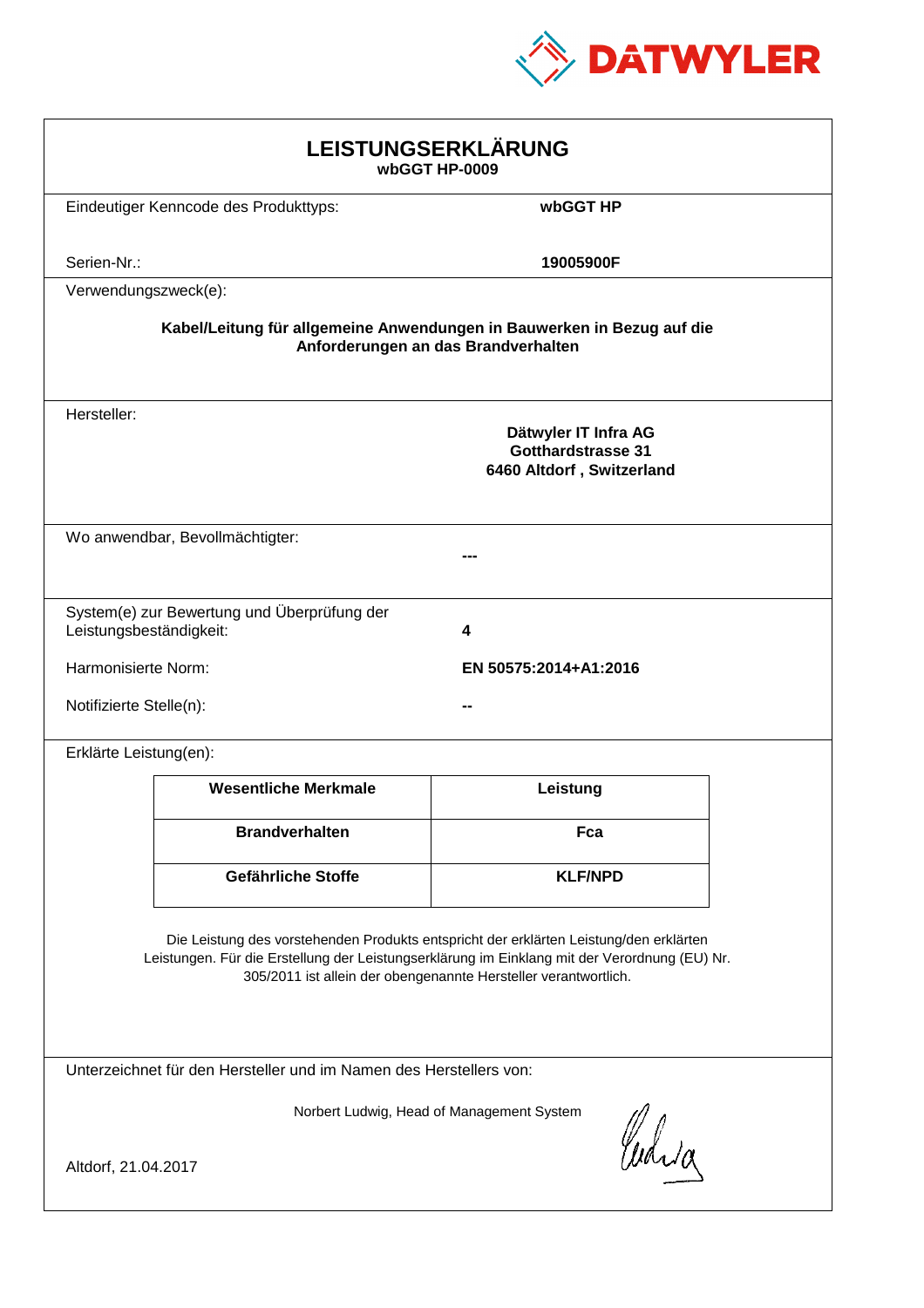

| <b>PRESTATIEVERKLARING</b><br>wbGGT HP-0009                                                                                                                                                                                                                                 |                                                                         |                                                                                |  |  |
|-----------------------------------------------------------------------------------------------------------------------------------------------------------------------------------------------------------------------------------------------------------------------------|-------------------------------------------------------------------------|--------------------------------------------------------------------------------|--|--|
| producttype:                                                                                                                                                                                                                                                                | Unieke identificatiecode van het                                        | wbGGT HP                                                                       |  |  |
| Serienr.:                                                                                                                                                                                                                                                                   |                                                                         | 19005900F                                                                      |  |  |
| Beoogd(e) gebruik(en):                                                                                                                                                                                                                                                      |                                                                         |                                                                                |  |  |
| Kabels voor algemene toepassingen in bouwwerken die onder<br>voorschriften inzake materiaalgedrag bij brand vallen                                                                                                                                                          |                                                                         |                                                                                |  |  |
| Fabrikant:                                                                                                                                                                                                                                                                  |                                                                         | Dätwyler IT Infra AG<br><b>Gotthardstrasse 31</b><br>6460 Altdorf, Switzerland |  |  |
|                                                                                                                                                                                                                                                                             | indien van toepassing, Gemachtigde:                                     |                                                                                |  |  |
| prestatiebestendigheid:<br>Geharmoniseerde norm:<br>Aangemelde instantie(s):                                                                                                                                                                                                | Het systeem of de systemen voor de<br>beoordeling en verificatie van de | 4<br>EN 50575:2014+A1:2016                                                     |  |  |
| Aangegeven prestatie(s)                                                                                                                                                                                                                                                     |                                                                         |                                                                                |  |  |
|                                                                                                                                                                                                                                                                             | Essentiële kenmerken                                                    | <b>Prestatie</b>                                                               |  |  |
|                                                                                                                                                                                                                                                                             | <b>Brandreactie</b>                                                     | Fca                                                                            |  |  |
|                                                                                                                                                                                                                                                                             | Gevaarlijke stoffen                                                     | <b>KLF/NPD</b>                                                                 |  |  |
| De prestaties van het hierboven omschreven product zijn conform de aangegeven prestaties. Deze<br>prestatieverklaring wordt in overeenstemming met Verordening (EU) nr. 305/2011 onder de exclusieve<br>verantwoordelijkheid van de hierboven vermelde fabrikant verstrekt. |                                                                         |                                                                                |  |  |
| Ondertekend voor en namens de fabrikant door:                                                                                                                                                                                                                               |                                                                         |                                                                                |  |  |
| Norbert Ludwig, Head of Management System<br>anda<br>Altdorf, 21.04.2017                                                                                                                                                                                                    |                                                                         |                                                                                |  |  |
|                                                                                                                                                                                                                                                                             |                                                                         |                                                                                |  |  |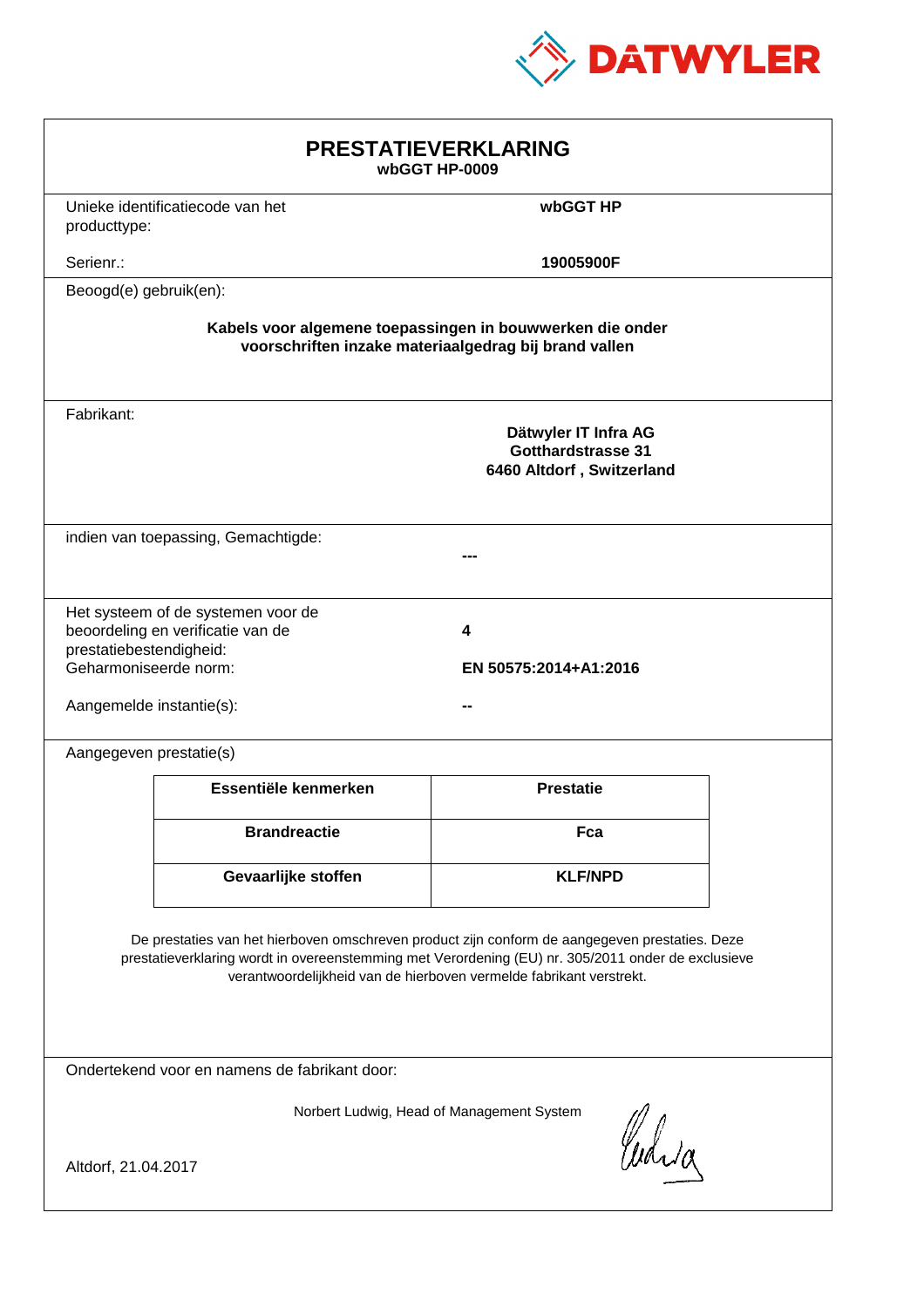

| DÉCLARATION DES PERFORMANCES<br>wbGGT HP-0009                                                                                                                                                                                                                    |                                                                                                                |                                                                                |  |  |  |
|------------------------------------------------------------------------------------------------------------------------------------------------------------------------------------------------------------------------------------------------------------------|----------------------------------------------------------------------------------------------------------------|--------------------------------------------------------------------------------|--|--|--|
| produit type:                                                                                                                                                                                                                                                    | Code d'identification unique du                                                                                | wbGGT HP                                                                       |  |  |  |
| Numéro de série:                                                                                                                                                                                                                                                 |                                                                                                                | 19005900F                                                                      |  |  |  |
| Usage(s) prévu(s):                                                                                                                                                                                                                                               |                                                                                                                |                                                                                |  |  |  |
|                                                                                                                                                                                                                                                                  | Câble pour applications générales dans les ouvrages de construction soumis<br>aux exigences de réaction au feu |                                                                                |  |  |  |
| Fabricant:                                                                                                                                                                                                                                                       |                                                                                                                | Dätwyler IT Infra AG<br><b>Gotthardstrasse 31</b><br>6460 Altdorf, Switzerland |  |  |  |
|                                                                                                                                                                                                                                                                  | Le cas échéant, Mandataire                                                                                     |                                                                                |  |  |  |
| performances:<br>Norme harmonisée:<br>Organisme(s) notifié(s):                                                                                                                                                                                                   | Système(s) d'évaluation et de<br>vérification de la constance des                                              | 4<br>EN 50575:2014+A1:2016                                                     |  |  |  |
|                                                                                                                                                                                                                                                                  | Performance(s) déclarée(s):                                                                                    |                                                                                |  |  |  |
|                                                                                                                                                                                                                                                                  | Caractéristique essentielle                                                                                    | <b>Performance</b>                                                             |  |  |  |
|                                                                                                                                                                                                                                                                  | Réaction au feu                                                                                                | Fca                                                                            |  |  |  |
|                                                                                                                                                                                                                                                                  | <b>Substances dangereuses</b>                                                                                  | <b>KLF/NPD</b>                                                                 |  |  |  |
| Les performances du produit identifié ci-dessus sont conformes aux performances déclarées.<br>Conformément au règlement (UE) no 305/2011, la présente déclaration des performances est<br>établie sous la seule responsabilité du fabricant mentionné ci-dessus. |                                                                                                                |                                                                                |  |  |  |
| Signé pour le fabricant et en son nom par:                                                                                                                                                                                                                       |                                                                                                                |                                                                                |  |  |  |
| Norbert Ludwig, Head of Management System<br>Curia<br>Altdorf, 21.04.2017                                                                                                                                                                                        |                                                                                                                |                                                                                |  |  |  |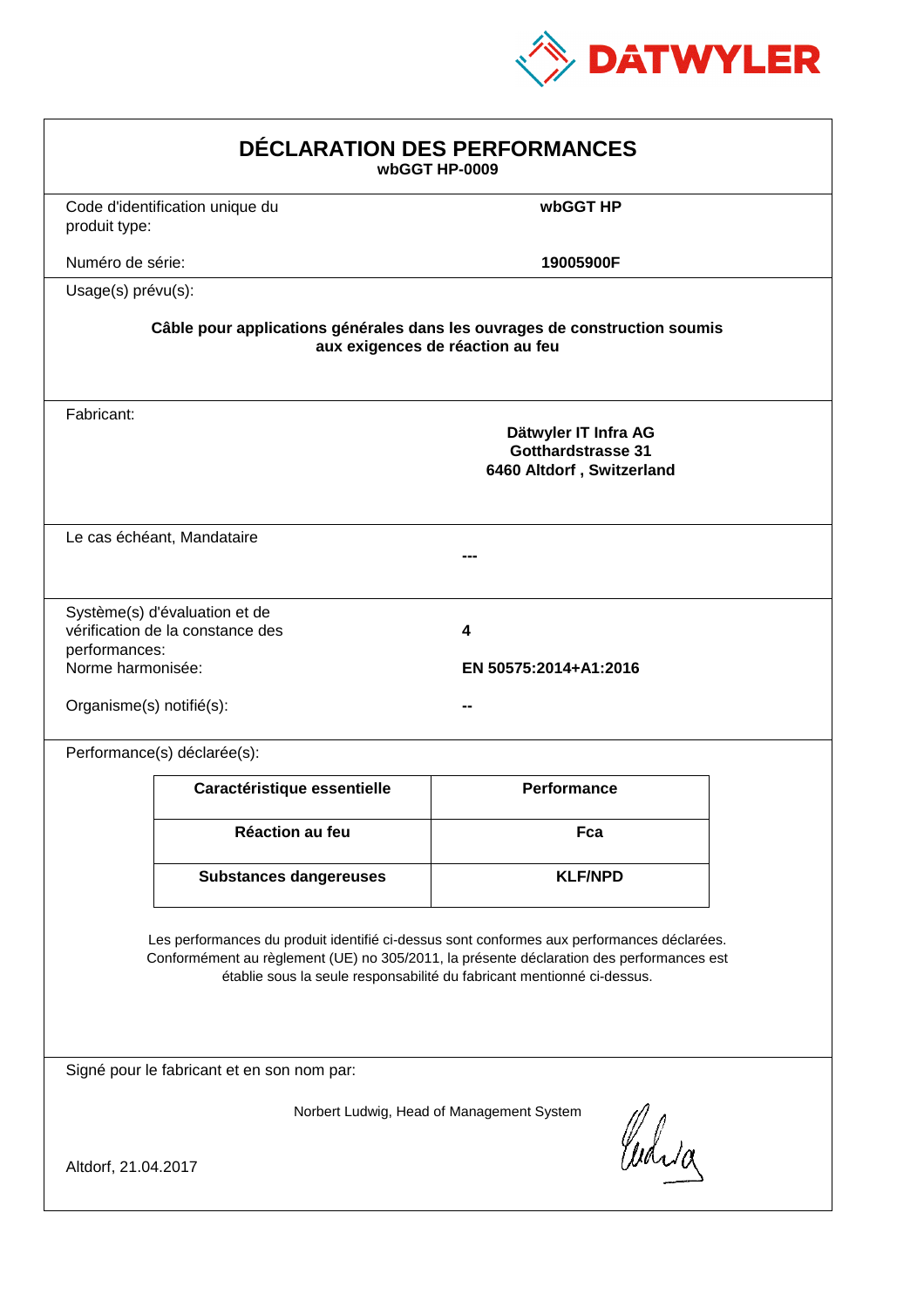

| <b>DECLARACIÓN DE PRESTACIONES</b><br>wbGGT HP-0009                                                                                                                                                                                                                                            |                                                                                                                                                             |                     |  |  |  |
|------------------------------------------------------------------------------------------------------------------------------------------------------------------------------------------------------------------------------------------------------------------------------------------------|-------------------------------------------------------------------------------------------------------------------------------------------------------------|---------------------|--|--|--|
| producto tipo:                                                                                                                                                                                                                                                                                 | Código de identificación única del                                                                                                                          | wbGGT HP            |  |  |  |
| Número de serie:                                                                                                                                                                                                                                                                               |                                                                                                                                                             | 19005900F           |  |  |  |
| Usos previstos:                                                                                                                                                                                                                                                                                |                                                                                                                                                             |                     |  |  |  |
| Cable sujeto a requisitos de reacción al fuego para aplicaciones generales en obras<br>de construcción                                                                                                                                                                                         |                                                                                                                                                             |                     |  |  |  |
| Fabricante:                                                                                                                                                                                                                                                                                    | Dätwyler IT Infra AG<br><b>Gotthardstrasse 31</b><br>6460 Altdorf, Switzerland                                                                              |                     |  |  |  |
|                                                                                                                                                                                                                                                                                                | En su caso, Representante autorizado:                                                                                                                       |                     |  |  |  |
| $(EVCP)$ :                                                                                                                                                                                                                                                                                     | Sistemas de evaluación y verificación<br>de la constancia de las prestaciones<br>4<br>Norma armonizada:<br>EN 50575:2014+A1:2016<br>Organismos notificados: |                     |  |  |  |
|                                                                                                                                                                                                                                                                                                | Prestaciones declaradas:                                                                                                                                    |                     |  |  |  |
|                                                                                                                                                                                                                                                                                                | Característica esencial                                                                                                                                     | <b>Prestaciones</b> |  |  |  |
|                                                                                                                                                                                                                                                                                                | Reacción al fuego                                                                                                                                           | Fca                 |  |  |  |
|                                                                                                                                                                                                                                                                                                | <b>Sustancias peligrosas</b>                                                                                                                                | <b>KLF/NPD</b>      |  |  |  |
| Las prestaciones del producto identificado anteriormente son conformes con el conjunto de<br>prestaciones declaradas. La presente declaración de prestaciones se emite, de conformidad con<br>el Reglamento (UE) nº 305/2011, bajo la sola responsabilidad del fabricante arriba identificado. |                                                                                                                                                             |                     |  |  |  |
| Firmado por y en nombre del fabricante por:                                                                                                                                                                                                                                                    |                                                                                                                                                             |                     |  |  |  |
| Norbert Ludwig, Head of Management System<br>anda<br>Altdorf, 21.04.2017                                                                                                                                                                                                                       |                                                                                                                                                             |                     |  |  |  |